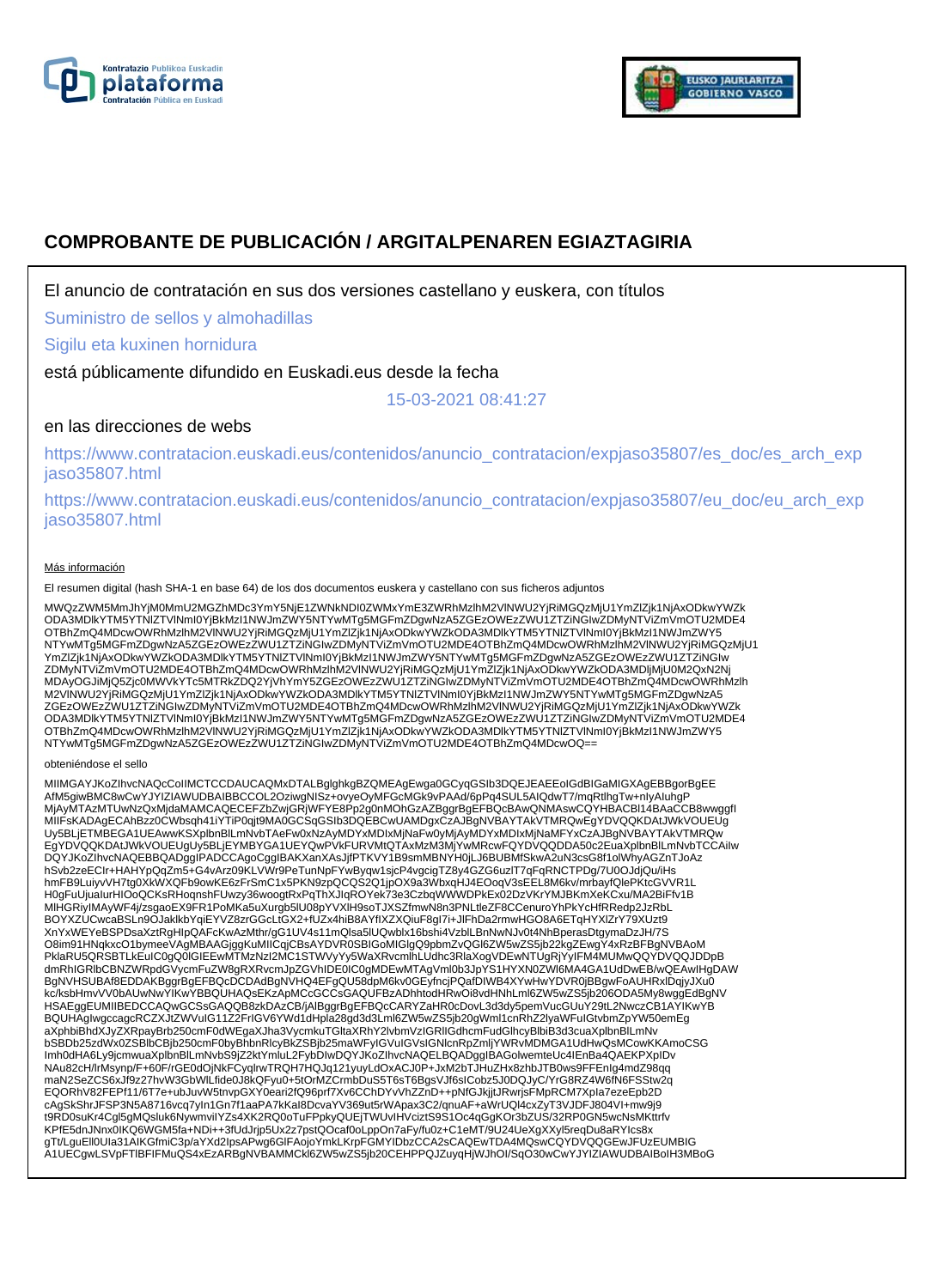



CSqGSIb3DQEJAzENBgsqhkiG9w0BCRABBDAcBgkqhkiG9w0BCQUxDxcNMjEwMzE1MDc0MTI3WjAvBgkqhkiG9w0BCQQxIgQg9XQG jT/AdAIETOB6ZQUz8ptBe8Aqsf+YGLb4FU6I8jMwgYkGCyqGSIb3DQEJEAIvMXoweDB2MHQEIM13CjuIAFusP27ynn+kx76h70G+ UhJTVtoN0Y8EXJIZMFAwPKQ6MDgxCzAJBgNVBAYTAkVTMRQwEgYDVQQKDAtJWkVOUEUgUy5BLjETMBEGA1UEAwwKSXplbnBlLmNv bQIQc89AIm7KoeNYmE4j9Ko7fTANBgkqhkiG9w0BAQEFAASCAgCd4JVApiLMJst6IDSwv/u0jwA0AcEKJgXhyPBIe7CVG8laGgc+ sT9rXDbwUiidoVCAngA0XQAUpE2/OMie3mA3l53e6aW077k4RZIHQCIFw+ESYU9goG3COVrtS2OO+bflu1YVUeTFXnACXeAVSAg6 5TE1Azv1n1V/f5fEW9knM5y1rklSgse4kHEhP+uQmCVhIELfJMvSyfsuWzVS9ZuZkpmJ6C9XMIrMeBILzt8TYcqNxB43iTHNEd0+ rHaSYI4omxVadpEsKyuOpVTRgDwhU6yPgppNl25GfN8ves+pBFeoZb718mMVTc/jaXmNOOYHczp2r6/lmApocbZvQJ5eKplpWoF9<br>I+gXhIAy+9sD9jU6XZAc0AkqV/oU6tOFyiJRIteLuAJgjBgmPqr0QJtxaVGrxM7KrcPWMyF7dXjAVe4JaTQUxKRdNqGnXhOIIMkP<br>WAKSdKg+aIU6OP82QPkO DH6Y68sidLNuFFl99f6sLeFxhXuHv3E6haQqJKkz2vSjH2elkbYpKGOTnvRbhM0pqLoYg9Y1Ku1Lt5QahdEsUllT7q0RWGGBjdX4 r1lJqu47pDqZmLjzoDRAC0SELmVl1rmvvQ==

## Kontratuaren iragarkia, gaztelaniaz eta eskaraz, izenburuekin

Suministro de sellos y almohadillas

### Sigilu eta kuxinen hornidura

Euskadi.eus webgunean argitaratzen da data honetatik

2021-03-15 08:41:27

### web hauen helbideetan

https://www.contratacion.euskadi.eus/contenidos/anuncio\_contratacion/expjaso35807/es\_doc/es\_arch\_exp iaso35807.html

https://www.contratacion.euskadi.eus/contenidos/anuncio\_contratacion/expjaso35807/eu\_doc/eu\_arch\_exp jaso35807.html

#### Informazio gehiago

Bi dokumentuen (euskara eta gaztelania) laburpen digitala (hash SHA-1, 64 oinarriarekin), erantsitako fitxategiekin

MWQzZWM5MmJhYiM0MmU2MGZhMDc3YmY5NiE1ZWNkNDI0ZWMxYmE3ZWRhMzlhM2VINWU2YiRiMGQzMiU1YmZlZik1NiAxODkwYWZk ODA3MDlkYTM5YTNIZTVINmI0YjBkMzI1NWJmZWY5NTYwMTg5MGFmZDgwNzA5ZGEzOWEzZWU1ZTZiNGIwZDMyNTVIZmVmOTU2MDE4 OTBhZmQ4MDcwOWRhMzlhM2VINWU2YjRiMGQzMjU1YmZlZjk1NjAxODkwYWZkODA3MDlkYTM5YTNIZTVINmI0YjBkMzI1NWJmZWY5 NTYwMTg5MGFmZDgwNzA5ZGEzOWEzZWU1ZTZINGIwZDMyNTViZmVmOTU2MDE4OTBhZmQ4MDcwOWRhMzInM2VINWU2YjRiMGQzMjU1 YmZlZjk1NjAxODkwYWZkODA3MDlkYTM5YTNlZTVlNml0YjBkMzl1NWJmZWY5NTYwMTg5MGFmZDgwNzA5ZGEzOWEzZWU1ZTZiNGlw ZDMyNTViZmVmOTU2MDE4OTBhZmQ4MDcwOWRhMzlhM2VINWU2YjRiMGQzMjU1YmZlZjk1NjAxODkwYWZkODA3MDljMjU0M2QxN2Nj MDAyOGJiMjQ5Zjc0MWVkYTc5MTRkZDQ2YjVhYmY5ZGEzOWEzZWU1ZTZiNGIwZDMyNTViZmVmOTU2MDE4OTBhZmQ4MDcwOWRhMzlh<br>M2VINWU2YjRiMGQzMjU1YmZlZjk1NjAxODkwYWZkODA3MDlkYTM5YTNIZTVlNml0YjBkMzl1NWJmZWY5NTYwMTg5MGFmZDgwNzA5 ZGEzOWEzZWU1ZTZINGIwZDMyNTViZmVmOTU2MDE4OTBhZmQ4MDcwOWRhMzIhM2VINWU2YjRiMGQzMjU1YmZIZjk1NjAxODkwYWZk ODA3MDIkYTMSYTNIZTVINmI0YjBkMzI1NWJmZWY5NTYwMTa5MGFmZDqwNzA5ZGEzOWEzZWU1ZTZiNGIwZDMyNTViZmVmOTU2MDE4 OTBhZmQ4MDcwOWRhMzIhM2VINWU2YjRiMGQzMjU1YmZIZjk1NjAxODkwYWZkODA3MDlkYTM5YTNIZTVINmI0YjBkMzI1NWJmZWY5 NTYwMTg5MGFmZDgwNzA5ZGEzOWEzZWU1ZTZINGIwZDMyNTViZmVmOTU2MDE4OTBhZmQ4MDcwOQ=

denboran digitalki zigilatu zuena

#### zigilua lortzen

MIIMGAYJKoZIhvcNAQcCoIIMCTCCDAUCAQMxDTALBglghkgBZQMEAgEwga0GCyqGSIb3DQEJEAEEoIGdBIGaMIGXAgEBBgorBgEE MIMOGINERING MUZIKUVUDBAIBBCCOL2OziwgNISz+ovyeOyMFGcMGk9vPAAd/6pPq4SUL5AIQdwT7/mqRtlhgTw+nlyAluhgP<br>MjAyMTAzMTUwNzQxMjdaMAMCAQECEFZbZwjGRjWFYE8Pp2g0nMOhGzAZBggrBgEFBQcBAwQNMAswCQYHBACBI14BAaCCB8wwggfl<br>MIIFsKADAgECAhBzz0CWbs EgYDVQQKDAtJWkVOUEUgUy5BLjEYMBYGA1UEYQwPVkFURVMtQTAxMzM3MjYwMRcwFQYDVQQDDA50c2EuaXplbnBlLmNvbTCCAilw DQYJKoZIhvcNAQEBBQADggIPADCCAgoCggIBAKXanXAsJjfPTKVY1B9smMBNYH0jLJ6BUBMfSkwA2uN3csG8f1olWhyAGZnTJoAz hSvb2zeECIr+HAHYpQqZm5+G4vArz09KLVWr9PeTunNpFYwByqw1sjcP4vgcigTZ8y4GZG6uzlT7qFqRNCTPDg/7U0OJdjQu/iHs hmFB9LuiyvVH7tg0XkWXQFb9owKE6zFrSmC1x5PKN9zpQCQS2Q1jpOX9a3WbxqHJ4EOoqV3sEEL8M6kv/mrbayfQlePKtcGVVR1L H0gFuUjualurHIOoQCKsRHoqnshFUwzy36woogtRxPqThXJlqROYek73e3CzbqWWWDPkEx02DzVKrYMJBKmXeKCxu/MA2BiFfv1B MIHGRiyIMAyWF4j/zsgaoEX9FR1PoMKa5uXurgb5lU08pYVXIH9soTJXSZfmwN8n3PNLtleZF8CCenuroYhPkYcHfRRedp2JzRbL BOYXZUCwcaBSLn9OJaklkbYqiEYVZ8zrGGcLtGX2+fUZx4hiB8AYfIXZXQiuF8gl7i+JlFhDa2rmwHGO8A6ETqHYXIZrY79XUzt9 XnYxWEYeBSPDsaXztRqHlpQAFcKwAzMthr/qG1UV4s11mQlsa5lUQwblx16bshi4VzblLBnNwNJv0t4NhBperasDtqymaDzJH/7S O8im91HNqkxcO1bymeeVAgMBAAGjggKuMIICqjCBsAYDVR0SBIGoMIGlgQ9pbmZvQGl6ZW5wZS5jb22kgZEwgY4xRzBFBgNVBAoM